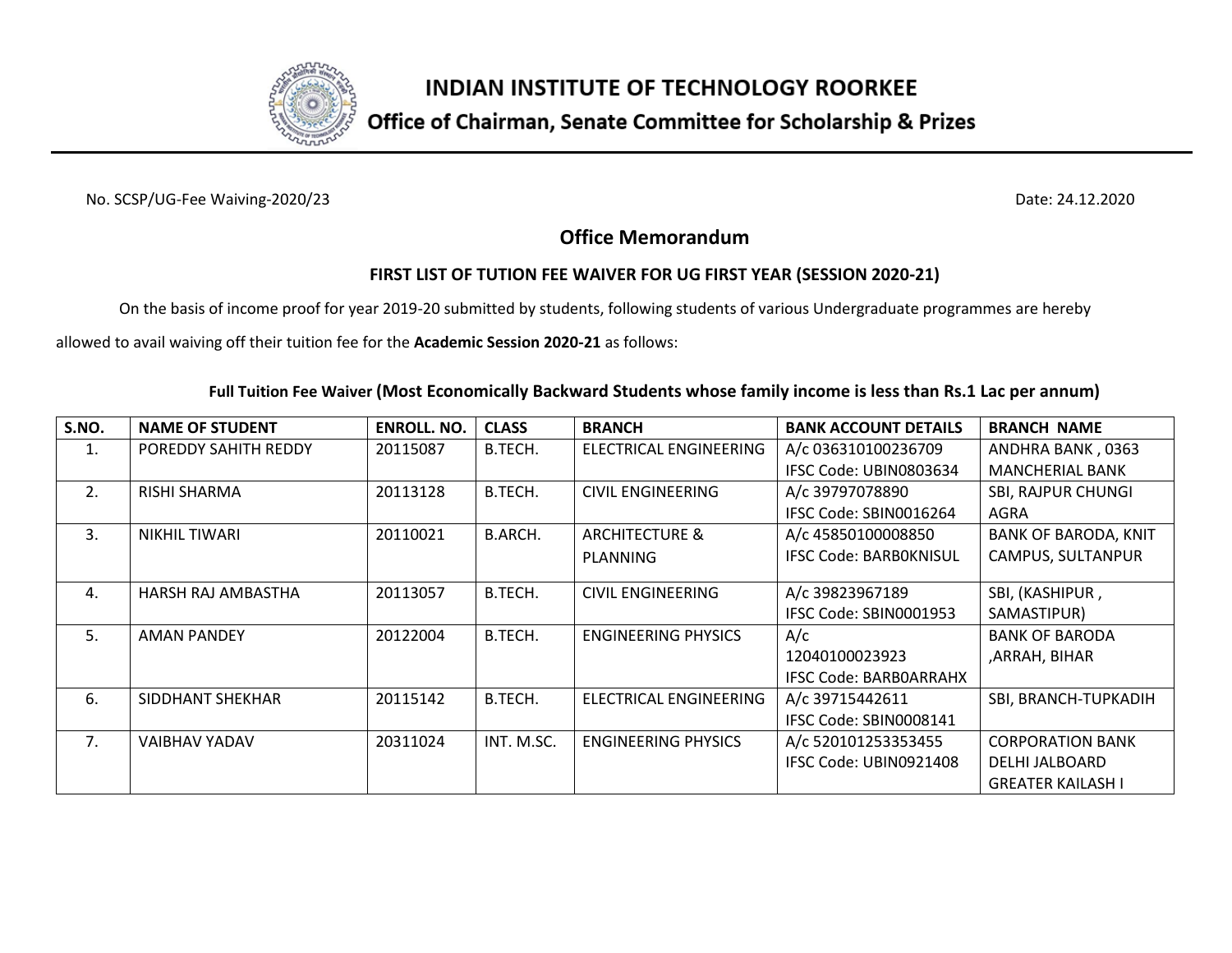

# Office of Chairman, Senate Committee for Scholarship & Prizes

### **Full Tuition Fee Waiver (Most Economically Backward Students whose family income is less than Rs.1 Lac per annum)**

| S.NO. | <b>NAME OF STUDENT</b>  | <b>ENROLL, NO.</b> | <b>CLASS</b>   | <b>BRANCH</b>                 | <b>BANK ACCOUNT DETAILS</b>               | <b>BRANCH NAME</b>    |
|-------|-------------------------|--------------------|----------------|-------------------------------|-------------------------------------------|-----------------------|
| 8.    | SORRA SAI TEJA          | 20118089           | B.TECH.        | <b>METALLURGICAL AND</b>      | A/C 39824372930<br>IFSC CODE: SBIN0001069 | SBI, IIT ROORKEE      |
|       |                         |                    |                | <b>MATERIALS ENGINEERING</b>  |                                           |                       |
| 9.    | <b>BHOOPENDRA SINGH</b> | 20110010           | <b>B.ARCH.</b> | <b>ARCHITECTURE &amp;</b>     | A/C 39696522142                           | SHIKOHABAD            |
|       |                         |                    |                | PLANNING                      | IFSC CODE: SBIN0000716                    |                       |
| 10.   | ANANTHU PRAKASH A       | 20122007           | B.TECH.        | <b>ENGINEERING PHYSICS</b>    | A/C 38495137892                           | SBI, (PBB OACHIRA)    |
|       |                         |                    |                |                               | IFSC CODE: SBIN0071120                    |                       |
| 11.   | <b>NISHIR AGRAWAL</b>   | 20115076           | B.TECH.        | ELECTRICAL ENGINEERING        | A/C 759002010004651                       | UNION BANK OF INDIA,  |
|       |                         |                    |                |                               | IFSC CODE: UBIN0575909                    | KRISHNA VIHAR,        |
|       |                         |                    |                |                               |                                           | MATHURA               |
| 12.   | <b>VISHAL BABU</b>      | 20115165           | B.TECH.        | <b>ELECTRICAL ENGINEERING</b> | A/C 39737569437                           | STATE BANK OF INDIA   |
|       |                         |                    |                |                               | IFSC CODE: SBIN0010879                    | <b>BRANCH-</b>        |
|       |                         |                    |                |                               |                                           | MAHMUDABAD            |
| 13.   | <b>ARYAN KUMAR</b>      | 20117032           | B.TECH.        | MECHANICAL                    | A/C 36013564489                           | STATE BANK OF INDIA   |
|       |                         |                    |                | <b>ENGINEERING</b>            | IFSC CODE: SBIN0002987                    | &<br><b>PAHARPUR</b>  |
| 14.   | <b>MUKUND SHAH</b>      | 20121014           | B.TECH.        | POLYMER SCIENCE AND           | A/C 01388100010674                        | <b>BANK OF BARODA</b> |
|       |                         |                    |                | <b>ENGINEERING</b>            | <b>IFSC CODE: BARBOSIMALW</b>             | <b>SIMALWARA</b>      |
|       |                         |                    |                |                               |                                           |                       |
| 15.   | <b>BHUNESH GEPAL</b>    | 20411006           | INT.           | <b>GEOPHYSICAL TECNOLOGY</b>  | A/C 39643747634                           | SBI GOGAGATE          |
|       |                         |                    | M.TECH.        |                               | IFSC CODE: SBIN0031393                    |                       |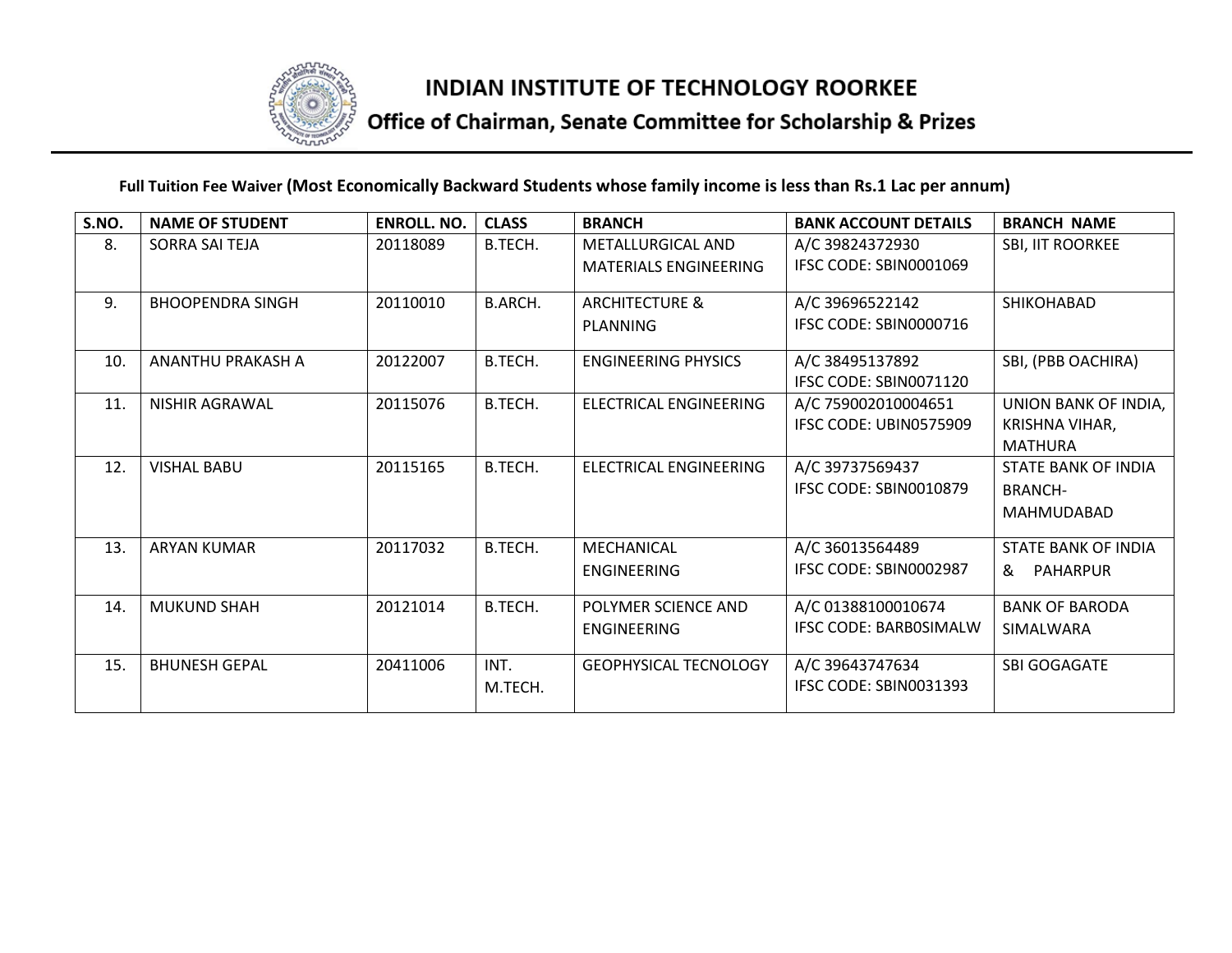

# Office of Chairman, Senate Committee for Scholarship & Prizes

#### **Full Tuition Fee Waiver (Most Economically Backward Students whose family income is less than Rs.1 Lac per annum)**

| S.NO. | <b>NAME OF STUDENT</b> | <b>ENROLL. NO.</b> | <b>CLASS</b>   | <b>BRANCH</b>                 | <b>BANK ACCOUNT DETAILS</b>   | <b>BRANCH NAME</b>                |
|-------|------------------------|--------------------|----------------|-------------------------------|-------------------------------|-----------------------------------|
| 16.   | <b>NAVEEN MALAV</b>    | 20119031           | B.TECH.        | PRODUCTION AND                | A/C 39595318324               | SBI, MAHAVEER NAGAR-              |
|       |                        |                    |                | <b>INDUSTRIAL ENGINEERING</b> | IFSC CODE: SBIN0031728        | 3, KOTA                           |
| 17.   | PRIYANKA KUMARI        | 20312024           | INT. M.SC.     | APPLIED MATHEMATICS           | A/C 4187120000042             | <b>CANARA BANK &amp;</b>          |
|       |                        |                    |                |                               | IFSC CODE: CNRB0004187        | <b>ASTHAWAN</b>                   |
| 18.   | <b>VAISHNAVI GUPTA</b> | 20117137           | B.TECH.        | MECHANICAL                    | A/C 0924001500018598          | PUNJAB NATIONAL BANK              |
|       |                        |                    |                | <b>ENGINEERING</b>            | IFSC CODE: PUNB0092400        | <b>CIVIL LINES ROORKEE</b>        |
| 19.   | SHIVAM MISHRA          | 20122032           | B.TECH.        | <b>ENGINEERING PHYSICS</b>    | A/C 18933211002765            | <b>UCO BANK, SVM</b>              |
|       |                        |                    |                |                               | IFSC CODE: UCBA0001893        | ALINAGAR BRANCH                   |
| 20.   | <b>MUKUL DHIMAN</b>    | 20110020           | <b>B.ARCH.</b> | <b>ARCHITECTURE &amp;</b>     | A/C 33360342609               | SBI, ADB ROORKEE RAM              |
|       |                        |                    |                | <b>PLANNING</b>               | IFSC CODE: SBIN0003772        | <b>NAGAR ROORKEE</b>              |
| 21.   | PRATYUSH MANGAL        | 20111030           | B.TECH.        | <b>BIOTECHNOLOGY</b>          | A/C 080801506941              | <b>ICICI BANK LTD.&amp; KAMLA</b> |
|       |                        |                    |                |                               | IFSC CODE: ICIC0000808        | NAGAR, AGRA                       |
| 22.   | <b>TRISHIT MONDAL</b>  | 20411036           | INT. M.TECH.   | <b>GEOPHYSICAL</b>            | A/C 11950110077190            | PASCHIM BANGA                     |
|       |                        |                    |                | <b>TECHNOLOGY</b>             | <b>IFSC CODE: UCBA0RRBPBG</b> | <b>GRAMIN BANK, KOPAI</b>         |
| 23.   | <b>MD AASHIK</b>       | 20118046           | B.TECH.        | <b>METALLURGICAL AND</b>      | A/C NO. 59076579058           | ALLAHABAD BANK                    |
|       |                        |                    |                | <b>MATERIALS ENGINEERING</b>  | IFSC CODE: ALLA0210979        | <b>KUMARIPUR</b>                  |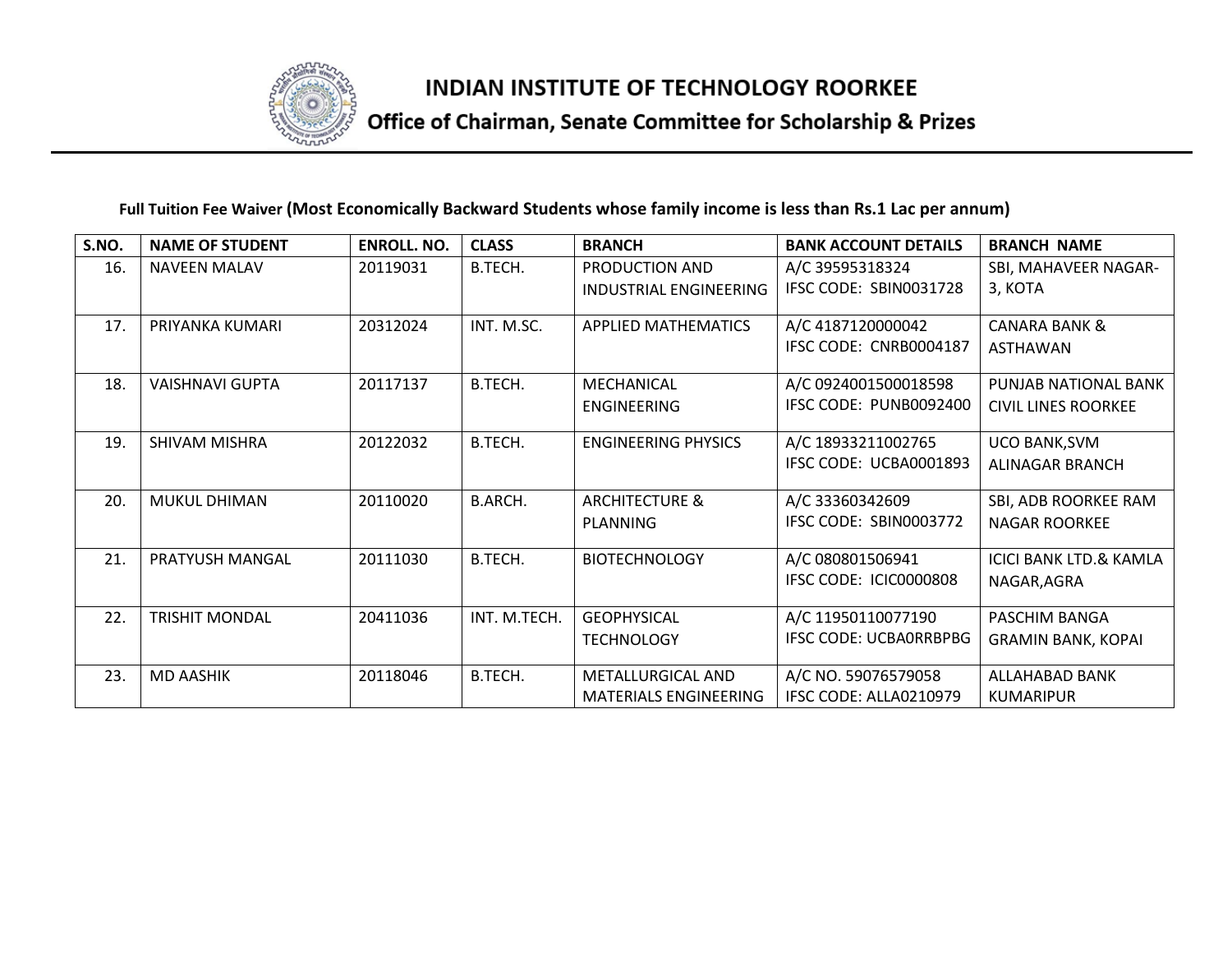

# Office of Chairman, Senate Committee for Scholarship & Prizes

#### **2/3 Tuition Fee Waiver (Other Economically Backward Students whose family income is more than Rs.1 Lac but less than Rs.5 Lac per annum)**

| S.NO. | <b>NAME OF STUDENT</b>  | <b>ENROLL. NO.</b> | <b>CLASS</b> | <b>BRANCH</b>                | <b>BANK ACCOUNT DETAILS</b> | <b>BRANCH NAME</b>           |
|-------|-------------------------|--------------------|--------------|------------------------------|-----------------------------|------------------------------|
| 1.    | SAGAR GOYAL             | 20115118           | B.TECH.      | <b>ELECTRICAL</b>            | A/C                         | <b>BANK OF BARODA,</b>       |
|       |                         |                    |              | ENGINEERING                  | 29610100016955              | VAISHALI NAGAR,              |
|       |                         |                    |              |                              | IFSC CODE: BARBOVAIJAI      | <b>JAIPUR</b>                |
| 2.    | <b>KAMAL JOSHI</b>      | 20112056           | B.TECH.      | <b>CHEMICAL ENGINEERING</b>  | A/C 39780015044             | <b>SBI C-BLOCK</b>           |
|       |                         |                    |              |                              | IFSC CODE: SBIN0008696      | SHASTRINAGAR MEERUT          |
| 3.    | <b>SAKET VARDHAN</b>    | 20411031           | INT.         | <b>GEOPHYSICAL</b>           | A/C 38535028381             | SBI, PURNEA                  |
|       |                         |                    | M.TECH.      | <b>TECHNOLOGY</b>            | IFSC CODE: SBIN0000159      |                              |
| 4.    | AKASH JHA               | 20116005           | B.TECH.      | ELECTRONICS AND              | A/C 13322122000462          | PUNJAB NATIONAL              |
|       |                         |                    |              | <b>COMMUNICATIONS</b>        | IFSC CODE: PUNB0133210      | <b>BANK, SHIVAJI ENCLAVE</b> |
|       |                         |                    |              | ENGINEERING                  |                             |                              |
| 5.    | <b>FAHIM AKHTAR</b>     | 20118031           | B.TECH.      | <b>METALLURGY AND</b>        | A/C 4947001500002893        | <b>PUNJAB NATIONAL</b>       |
|       |                         |                    |              | <b>MATERIALS ENGINEERING</b> | IFSC CODE: PUNB0494700      | <b>BANK</b>                  |
| 6.    | <b>ANKIT MAHESHWARI</b> | 20113028           | B.TECH.      | <b>CIVIL ENGINEERING</b>     | A/C 1943000100312196        | <b>PUNJAB NATIONAL</b>       |
|       |                         |                    |              |                              | IFSC CODE: PUNB0194300      | BANK, SHASTRI NAGAR,         |
|       |                         |                    |              |                              |                             | DADABARI, KOTA               |
|       |                         |                    |              |                              |                             | 324009                       |
| 7.    | YASHWIN TAPDIYA         | 20119057           | B.TECH.      | PRODUCTION AND               | A/C 326302010091682         | <b>UNION BANK OF INDIA</b>   |
|       |                         |                    |              | <b>INDUSTRIAL</b>            | IFSC CODE:UBIN0532631       | <b>INDORE CITY MAIN</b>      |
|       |                         |                    |              |                              |                             | <b>BRANCH, INDORE.</b>       |
|       |                         |                    |              |                              |                             |                              |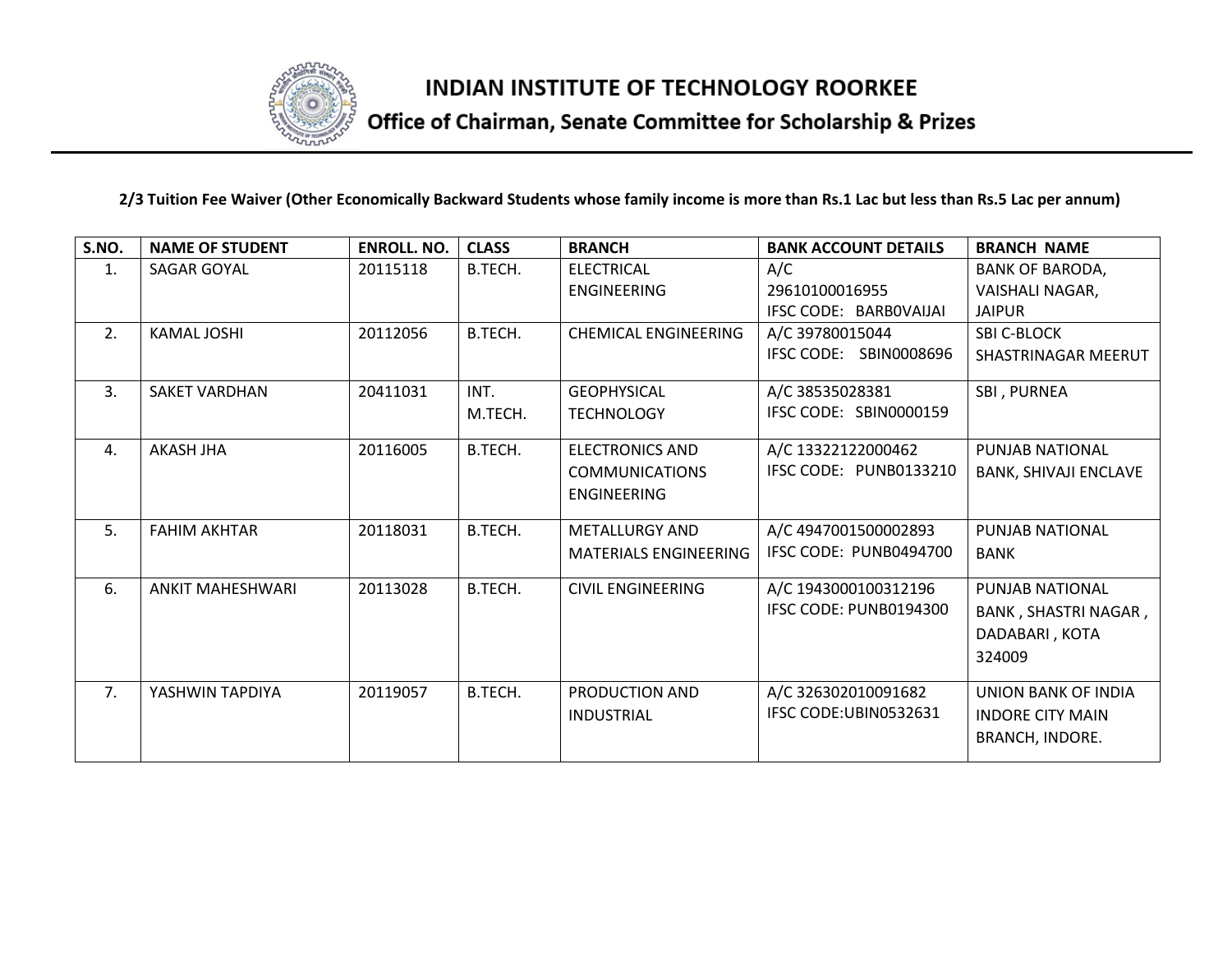

# Office of Chairman, Senate Committee for Scholarship & Prizes

#### **2/3 Tuition Fee Waiver (Other Economically Backward Students whose family income is more than Rs.1 Lac but less than Rs.5 Lac per annum)**

| S.NO. | <b>NAME OF STUDENT</b> | <b>ENROLL. NO.</b> | <b>CLASS</b> | <b>BRANCH</b>                                                 | <b>BANK ACCOUNT DETAILS</b>                                     | <b>BRANCH NAME</b>            |
|-------|------------------------|--------------------|--------------|---------------------------------------------------------------|-----------------------------------------------------------------|-------------------------------|
| 8.    | <b>AKASH TIWARI</b>    | 20111005           | B.TECH.      | <b>BIOTECHNOLOGY</b>                                          | A/C 37713519149                                                 | <b>SBI BADRIVISHAL</b>        |
|       |                        |                    |              |                                                               | IFSC CODE: SBIN0011481                                          |                               |
| 9.    | NAMIT VIJAIVERGIA      | 20115070           | B.TECH.      | <b>ELECTRICAL</b>                                             | A/C 37143792283                                                 | SBI, BHATOLA                  |
|       |                        |                    |              | <b>ENGINEERING</b>                                            | IFSC CODE: SBIN0016277                                          | (FARIDABAD) HARYANA           |
| 10.   | <b>SHASHANK SONI</b>   | 20116090           | B.TECH.      | <b>ELECRONICS AND</b>                                         | A/C 6201000100055123                                            | PUNJAB NATIONAL               |
|       |                        |                    |              | <b>COMMUNICATION</b>                                          | IFSC CODE: PUNB0620100                                          | <b>BANK, AIRFORCE, JAIPUR</b> |
|       |                        |                    |              | ENGINEERING                                                   |                                                                 |                               |
| 11.   | <b>AMIT NEHRA</b>      | 20122005           | B.TECH.      | <b>ENGINEERING PHYSICS</b>                                    | A/C                                                             | SYNDICATE BANK,               |
|       |                        |                    |              |                                                               | 82492210016702                                                  | BILASPUR(HARYANA)             |
|       |                        |                    |              |                                                               | IFSC CODE: SYNB0008249                                          | 122413                        |
| 12.   | <b>TEJAS DUA</b>       | 20410031           | INT. M.TECH. |                                                               |                                                                 | <b>HDFC SAMTA NAGAR</b>       |
|       |                        |                    |              | <b>TECHNOLOGY</b>                                             | IFSC CODE: HDFC0009247                                          |                               |
|       |                        |                    |              |                                                               |                                                                 |                               |
|       |                        |                    |              |                                                               |                                                                 |                               |
|       |                        |                    |              |                                                               |                                                                 |                               |
|       |                        |                    |              | <b>ENGINEERING</b>                                            |                                                                 |                               |
| 13.   | <b>HARDIK AGARWAL</b>  | 20116035           | B.TECH.      | <b>GEOLOGICAL</b><br>ELECTRONICS AND<br><b>COMMUNICATIONS</b> | A/C 50100376272873<br>A/C 39827572266<br>IFSC CODE: SBIN0017557 | SBI, SECTOR 14,<br>SONIPAT    |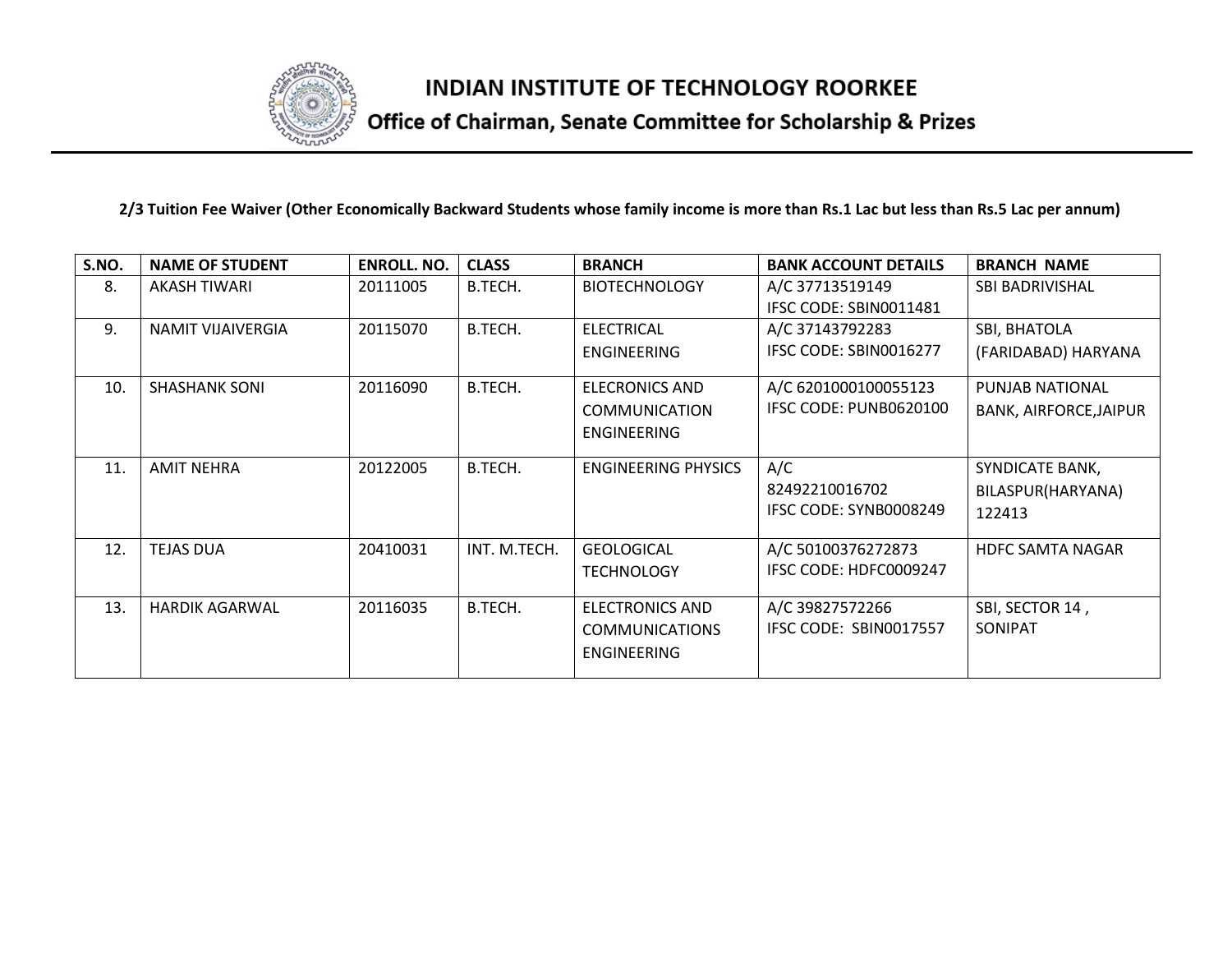

# Office of Chairman, Senate Committee for Scholarship & Prizes

#### **2/3 Tuition Fee Waiver (Other Economically Backward Students whose family income is more than Rs.1 Lac but less than Rs.5 Lac per annum)**

| S.NO. | <b>NAME OF STUDENT</b> | <b>ENROLL, NO.</b> | <b>CLASS</b> | <b>BRANCH</b>              | <b>BANK ACCOUNT DETAILS</b> | <b>BRANCH NAME</b>             |
|-------|------------------------|--------------------|--------------|----------------------------|-----------------------------|--------------------------------|
| 14.   | <b>JASVINDER SINGH</b> | 20116040           | B.TECH.      | <b>ELECTRONICS &amp;</b>   | A/C 38874801958             | SBI, RATIA ROAD                |
|       |                        |                    |              | <b>COMMUNICATION</b>       | IFSC CODE: SBIN0016418      | FATEHABAD                      |
|       |                        |                    |              | ENGINEERING                |                             |                                |
| 15.   | <b>ISHITA KAMBOJ</b>   | 20122016           | B.TECH.      | <b>ENGINEERING PHYSICS</b> | A/C 017301006910            | <b>ICICI BANK LTD. SECTOR-</b> |
|       |                        |                    |              |                            | IFSC CODE: ICIC0000173      | 12, KARNAL                     |
| 16.   | <b>VARUN</b>           | 20111041           | B.TECH.      | <b>BIOTECHNOLOGY</b>       | A/C 0231001500026503        | PUNJAB NATIONAL                |
|       |                        |                    |              |                            | IFSC CODE: PUNB0023100      | BANK, JIND CITY,               |
|       |                        |                    |              |                            |                             | <b>HARYANA</b>                 |
| 17.   | <b>VISHAL SINGH</b>    | 20410033           | INT. M.TECH. | <b>GEOLOGICAL</b>          | A/C 4545533122              | KOTAK MAHINDRA BANK            |
|       |                        |                    |              | <b>TECHNOLOGY</b>          | IFSC CODE: KKBK0000811      | ,SANATHNAGAR,                  |
|       |                        |                    |              |                            |                             | <b>HYDERABAD</b>               |
| 18.   | <b>MOHIT</b>           | 20117077           | B.TECH.      | MECHANICAL                 | A/C 39737052942             | SBI, SIKAR PIPRALI ROAD        |
|       |                        |                    |              | ENGINEERING                | IFSC CODE: SBIN0032292      |                                |
| 19.   | AMAN GUPTA             | 20119006           | B.TECH.      | PRODUCTION AND             | A/C 097601508562            | <b>ICICI, PILIBHIT</b>         |
|       |                        |                    |              | <b>INDUSTRIAL</b>          | IFSC CODE: ICIC0000976      |                                |